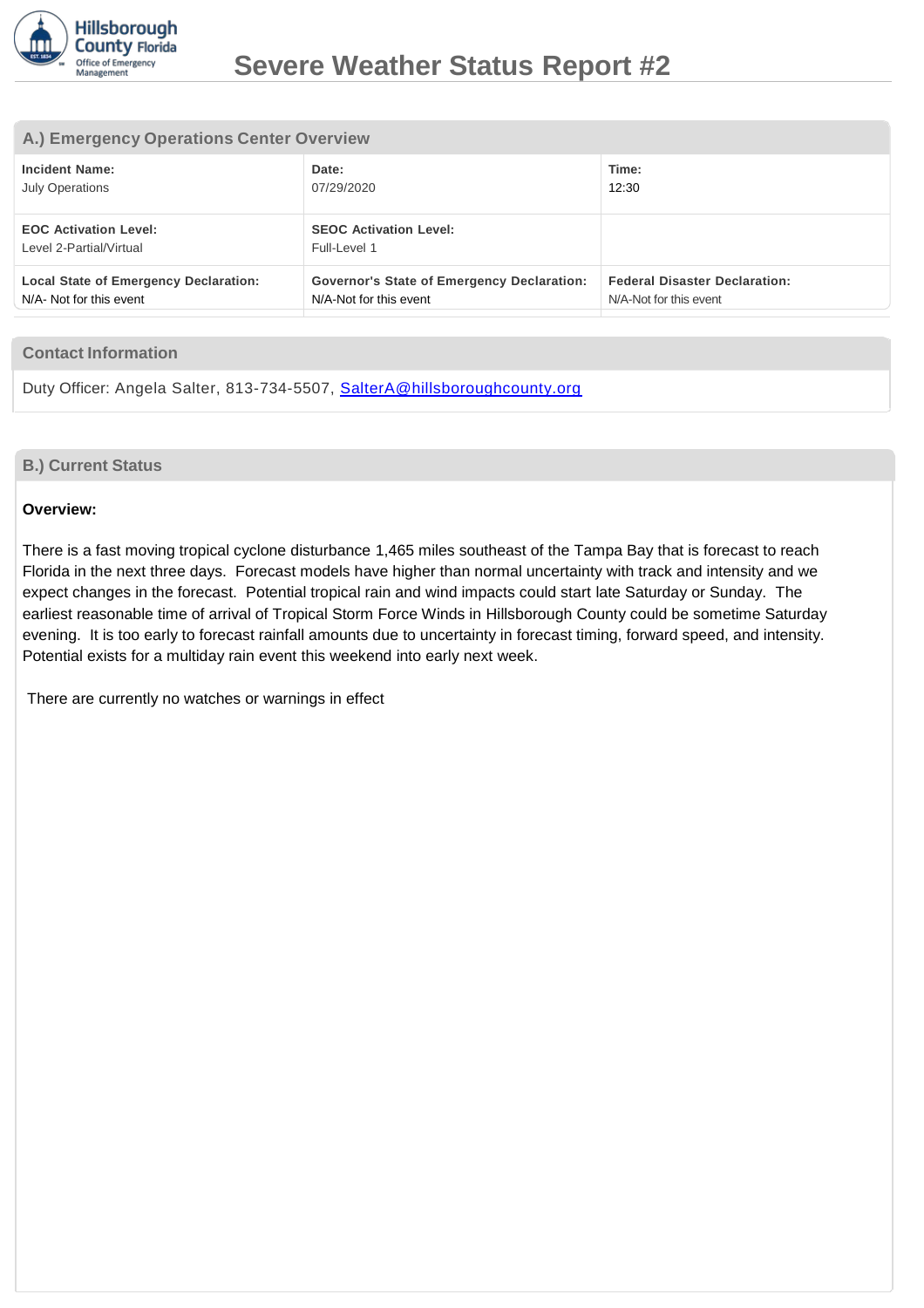**C.) Potential Impacts and Activities**

### **Potential Impacts**

### *Specific to Hillsborough County*

Hillsborough County should expect increased rainfall and the potential for tropical storm force winds this weekend

### **Current Actions**

- Continue to monitor the weather system's progress and local weather
- Coordinate with partners as needed
- The EOC will continue to monitor for impacts
- Updates will be provided as needed

## **Recommended Actions**

*Share weather forecasts and protective measures/actions with your partners and communities. Monitor the weather reports on a regular basis: here are some websites to review:*

- *a. [https://www.hurricanes.gov](http://www.hurricanes.gov/)*
- *b. [https://www.weather.gov/tampabay](http://www.weather.gov/tampabay)*
- *c. <https://water.weather.gov/ahps2/hydrograph.php?wfo=tbw&gage=morf1>*
- *d. <https://tidesandcurrents.noaa.gov/inundationdb/storm/Sixteen.html>*
- *e. <https://www.accuweather.com/en/us/tampa/33602/hourly-weather-forecast/347937>*

# **Monitor Hillsborough County Social Media Sites:**

- *a. [https://www.hillsboroughcounty.org/residents/public-safety/emergency-management/stay-safe](http://www.hillsboroughcounty.org/residents/public)*
- *b. [https://www.facebook.com/HillsboroughFL](http://www.facebook.com/HillsboroughFL)*
- *c. <https://twitter.com/HillsboroughFL>*
- *d. [https://www.instagram.com/hillsboroughfl/](http://www.instagram.com/hillsboroughfl/)*